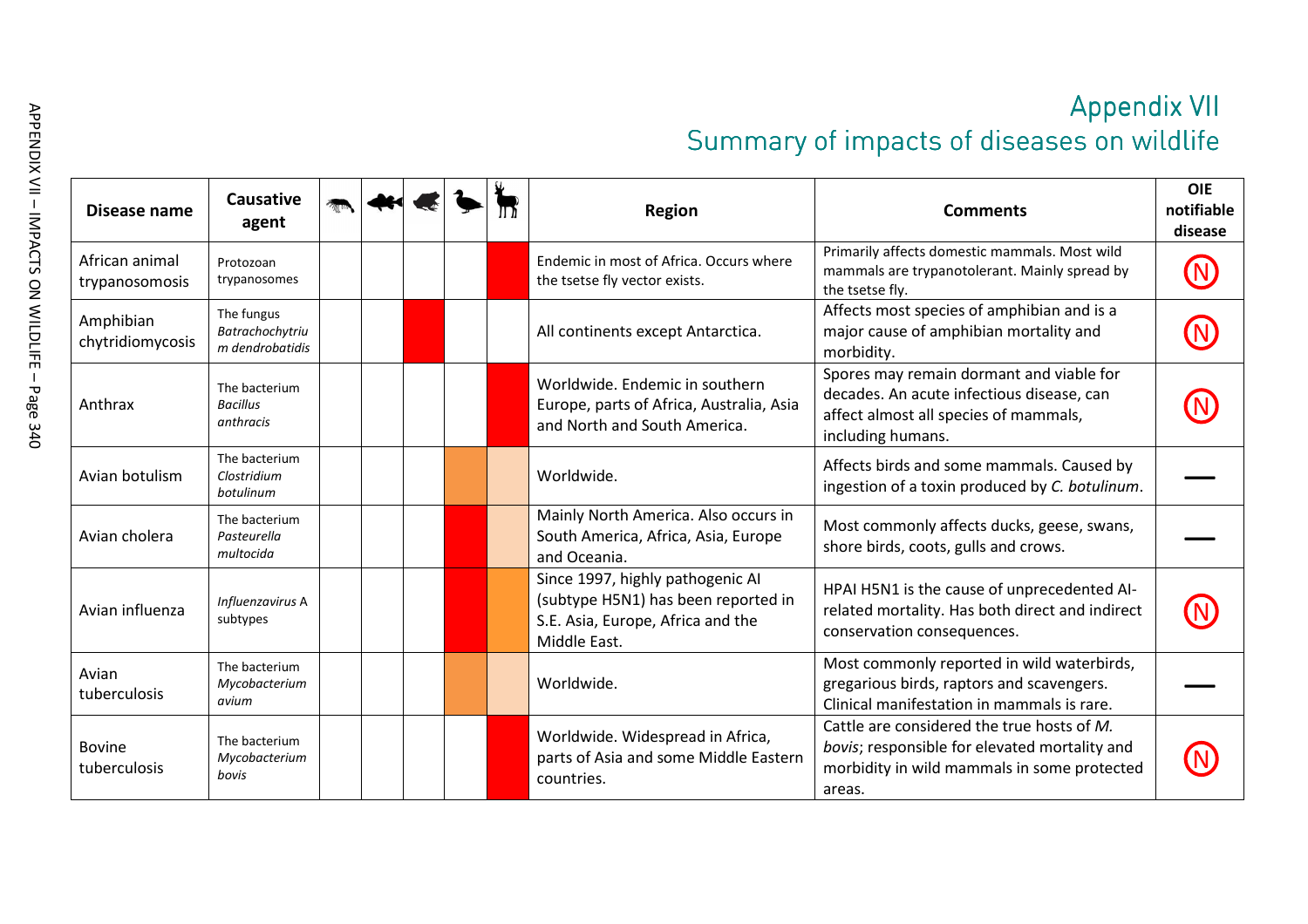| Disease name                              | <b>Causative</b><br>agent                          |  |  | <b>Region</b>                                                                                                                  | <b>Comments</b>                                                                                                                                          | <b>OIE</b><br>notifiable<br>disease |
|-------------------------------------------|----------------------------------------------------|--|--|--------------------------------------------------------------------------------------------------------------------------------|----------------------------------------------------------------------------------------------------------------------------------------------------------|-------------------------------------|
| <b>Brucellosis</b>                        | Bacteria of the<br>genus Brucella                  |  |  | Worldwide. High risk areas include:<br>the Mediterranean Basin, South and<br>Central America, Eastern Europe, Asia,<br>Africa. | Particularly affects cattle, swine, goats, sheep<br>but also wild bison, elk, deer, other ruminants.<br>Infection can cause reproductive losses.         |                                     |
| Campylo-<br>bacteriosis                   | Bacteria in the<br>genus<br>Campylobacter          |  |  | Worldwide.                                                                                                                     | Infection in wild birds and mammals often<br>inapparent.                                                                                                 |                                     |
| Coral diseases                            | Various                                            |  |  | Reported in marine ecosystems<br>worldwide.                                                                                    | Responsible for considerable ecological<br>damage, affecting numerous species of coral<br>(primarily the soft corals or true stony corals).              |                                     |
| Crayfish plague                           | Oomycete<br>Aphanomyces<br>astaci                  |  |  | Widespread in Europe and North<br>America.                                                                                     | All species of freshwater crayfish are<br>considered susceptible to infection, European<br>species have declined due to novel infection.                 |                                     |
| Duck virus<br>enteritis                   | Herpesvirus                                        |  |  | Reported in North America, Asia and<br>several countries in Europe.                                                            | Can cause high seasonal mortality in ducks,<br>geese and swans                                                                                           |                                     |
| Epizootic<br>ulcerative<br>syndrome (EUS) | Oomycetes<br>Aphanomyces<br>Invadans/<br>piscidida |  |  | Worldwide distribution. Affects 25<br>countries in four continents: southern<br>Africa, Asia, Australia and North<br>America.  | Affects wild and farmed, fresh- and brackish-<br>water fish.                                                                                             |                                     |
| Escherichia coli<br>poisoning             | Strains of the<br>bacterium<br>Escherichia coli    |  |  | Worldwide.                                                                                                                     | Direct release of raw sewage is a frequent<br>source. Often inapparent in wild animals.<br>Certain strains (O157) can cause severe<br>disease in humans. |                                     |
| Harmful algal<br>blooms                   | Toxic species of<br>algae                          |  |  | Worldwide.                                                                                                                     | Occur in both saltwater and freshwater<br>environments, particularly where there are<br>high nutrient levels, causing high levels of<br>mortality.       |                                     |
| Lead poisoning                            | <b>Toxic lead</b>                                  |  |  | Occurs globally and in any wetland<br>where lead is deposited.                                                                 | Particularly affects waterbirds, birds of prey,<br>and mammals.                                                                                          |                                     |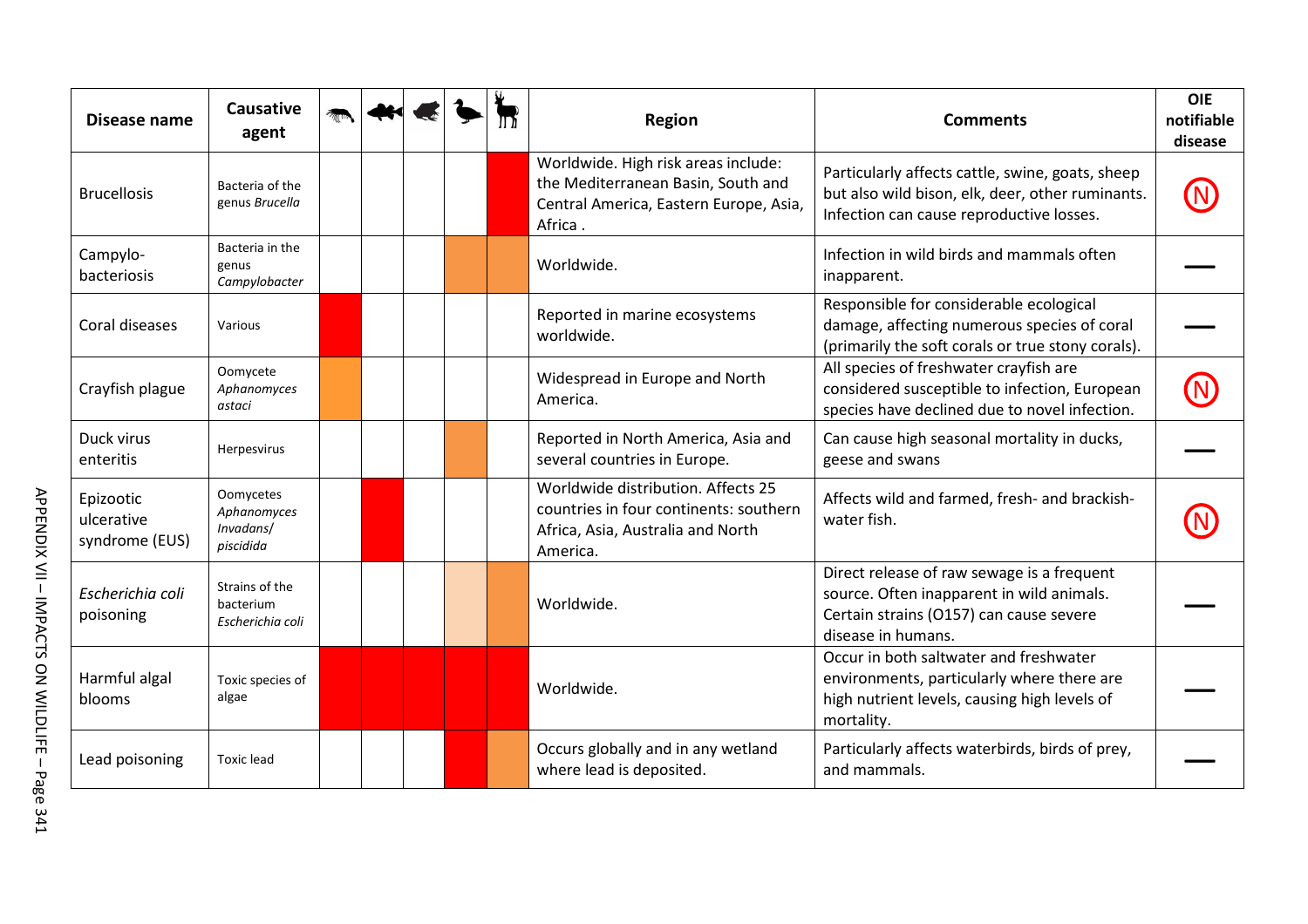| Disease name                        | <b>Causative</b><br>agent                   |  |  | <b>Region</b>                                                                                                                        | <b>Comments</b>                                                                                                                                        | <b>OIE</b><br>notifiable<br>disease   |
|-------------------------------------|---------------------------------------------|--|--|--------------------------------------------------------------------------------------------------------------------------------------|--------------------------------------------------------------------------------------------------------------------------------------------------------|---------------------------------------|
| Leptospirosis                       | Bacteria from<br>the genus<br>Leptospira    |  |  | Worldwide. Most common in<br>temperate or tropical climates with<br>high rainfall.                                                   | Causes infections in many terrestrial and<br>marine mammals. Commonly affects domestic<br>animals and humans.                                          |                                       |
| Oyster diseases                     | Various                                     |  |  | Worldwide.                                                                                                                           | Can affect wild populations of oysters and also<br>commercial setups. Oysters grown in<br>contaminated areas can cause human disease.                  |                                       |
| Peste des petits<br>ruminants (PPR) | Peste des petits<br>ruminants virus         |  |  | Considered endemic across North<br>Africa, China and parts of the Far East.                                                          | Predominantly affects sheep and goats<br>causing very high mortality, less severe in<br>wildlife.                                                      |                                       |
| Ranavirus<br>infection              | Ranaviruses                                 |  |  | Reported in the Americas, Asia, Pacific<br>and Europe.                                                                               | Significant effects on amphibians (including<br>salamanders, toads and frogs).                                                                         |                                       |
| Rift Valley fever                   | <b>Rift Valley fever</b><br>Phlebovirus     |  |  | Endemic in tropical regions of Eastern<br>and Southern Africa. Cases also<br>reported in Saudi Arabia and Yemen.                     | A vector-borne disease, commonly<br>transmitted by mosquitoes. Affects most<br>terrestrial mammals; predominantly sheep,<br>cattle and wild ruminants. |                                       |
| Salmonellosis                       | Types of<br>Salmonella<br>bacteria          |  |  | Worldwide.                                                                                                                           | Affects many domestic and wild animals<br>including birds, reptiles, amphibians, fish and<br>invertebrates.                                            | S. abortus<br>ovis only               |
| Schistosomiasis                     | Schistosomes<br>(trematode<br>worms)        |  |  | Most commonly found in Asia, Africa<br>and South America in areas where the<br>water contains freshwater snails.                     | Affects many species of wild animals and<br>wildfowl, however, humans and livestock are<br>the most at risk of clinical disease.                       |                                       |
| Tick-borne<br>diseases              | Variety of<br>pathogens                     |  |  | As a collective TBDs occur worldwide.<br>Usually in foci with suitable conditions<br>for ticks and with susceptible animal<br>hosts. | Ticks often found in grassy, wooded habitat.<br>TBDs can affect most mammals and birds;<br>primarily livestock, humans and companion<br>animals.       | Some<br><b>TBDs</b> are<br>OIE listed |
| Trematode<br>Infection of fish      | <b>Trematodes</b><br>(flatworms/<br>flukes) |  |  | Worldwide.                                                                                                                           | Trematodes can parasitise many vertebrate<br>species. Commonly fish, frogs, livestock,<br>domestic animals, humans and some<br>invertebrates.          |                                       |